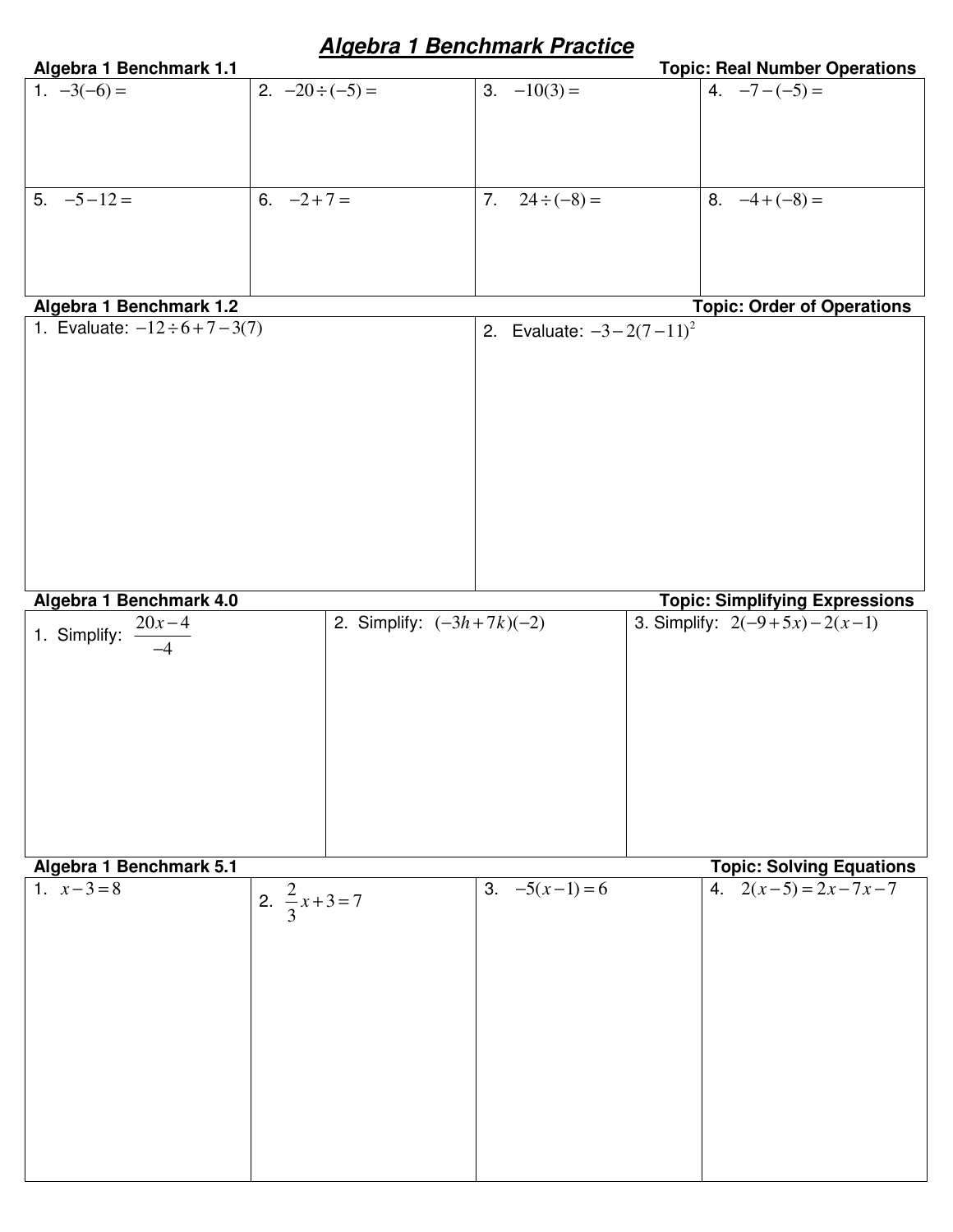| Algebra 1 Benchmark 5.2                                                                                                     |                                                                                                                                 |                                 | <b>Topic: Solving Inequalities</b>                                                                                   |
|-----------------------------------------------------------------------------------------------------------------------------|---------------------------------------------------------------------------------------------------------------------------------|---------------------------------|----------------------------------------------------------------------------------------------------------------------|
| 1. $3x-5x > 30$                                                                                                             | 2. $3x-4 \ge 14$                                                                                                                | 3. $7-4x > 2x+10$               | 4. $2(x+5) \le -3+x$                                                                                                 |
| Algebra 1 Benchmark 5.3                                                                                                     |                                                                                                                                 |                                 | <b>Topic: Evaluating Equations and Expressions</b>                                                                   |
| 1. Evaluate: $3y - 8x$<br>when $x = -4$ and $y = 7$<br>Algebra 1 Benchmark 5.4<br>Ten less than three times a number is 30. | 2. Evaluate: $\frac{12+\overline{4x}}{x}$<br>$-3x$<br>Write an equation to represent the following statement and then solve it: | when $x = -5$                   | 3. Is $x = -3$ a solution for the following<br>inequality? $2(x-1) < -3 + 5x$<br><b>Topic: Solving Word Problems</b> |
| Algebra 1 Benchmark 3.0                                                                                                     |                                                                                                                                 |                                 | <b>Topic: Solving Absolute Value Equations</b>                                                                       |
| 1. Solve for x: $  2x - 5   = 9$                                                                                            |                                                                                                                                 | 2. Solve for x: $ 5 - 3x  > 12$ |                                                                                                                      |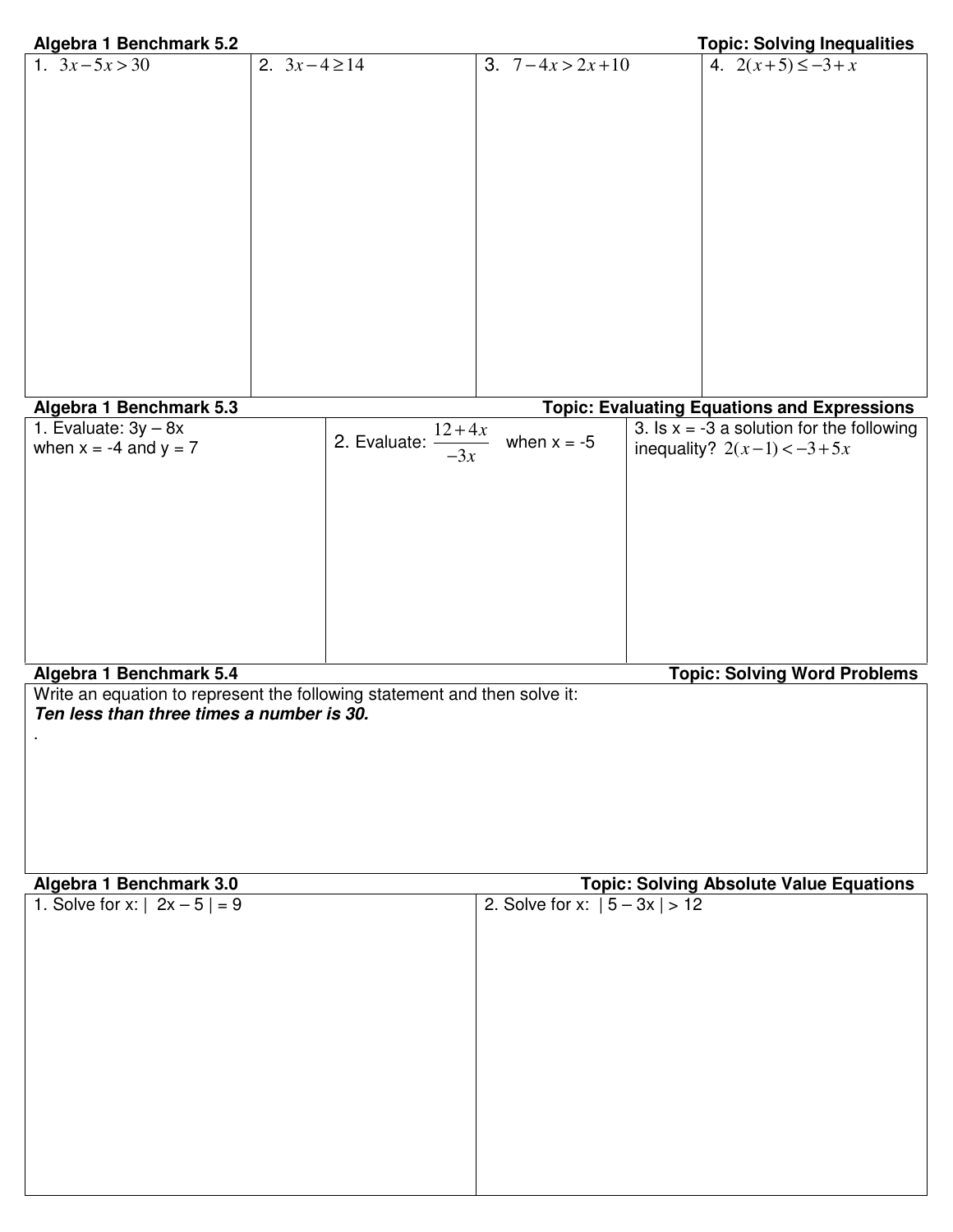# 9) lie on the line defined by:

| Algebra 1 Benchmark 7.1                               | <b>Topic: Interpreting Linear Equations</b>            |
|-------------------------------------------------------|--------------------------------------------------------|
| 1. Does the point (-3, 8) lie on the line defined by: | 2. Does the point (-3, -9) lie on the line defined by: |
| $y = -3x - 5$ ?                                       | $5x + 3y = 7$ ?                                        |
|                                                       |                                                        |
|                                                       |                                                        |
|                                                       |                                                        |
|                                                       |                                                        |
|                                                       |                                                        |
|                                                       |                                                        |

# **Algebra 1 Benchmark 7.2 Topic: Slope**

| 1. Find the slope of a line through $(-8,1)$ and $(7,-1)$ | 2. Find the slope of the<br>following line: | f(x)<br>ю                            |
|-----------------------------------------------------------|---------------------------------------------|--------------------------------------|
|                                                           |                                             |                                      |
|                                                           |                                             | $-2$<br>-3<br>$-4$<br>÷.<br>3.<br>٠I |
|                                                           |                                             | 42                                   |
|                                                           |                                             | O.                                   |
|                                                           |                                             |                                      |
|                                                           |                                             |                                      |

**Algebra 1 Benchmark 6.1 Topic: Graphing Linear Equations**  1. Graph the linear equation on the coordinate plane:  $\frac{2}{3}x-1$ 3  $y = \frac{2}{3}x -$ 2. Graph the linear equation on the coordinate plane:  $x - 2y = -6$ 

# Algebra 1 Benchmark 6.2<br>1. What is the equation of the **Topic: Deriving & Interpreting Linear Equations** 2. What is the slope and y-intercept 3. What are the x and y-intercepts of following graph? for the following equations? the following linear equation?  $3x - 4y = -24$  $-x + 3y = 9$  $f(x)$  $-4$   $-3$   $-2$   $-1$  $\overline{4}$  $\cdot$ x-intercept:\_\_\_\_\_\_\_ Slope: y-intercept:\_\_\_\_\_\_\_\_ y-intercept: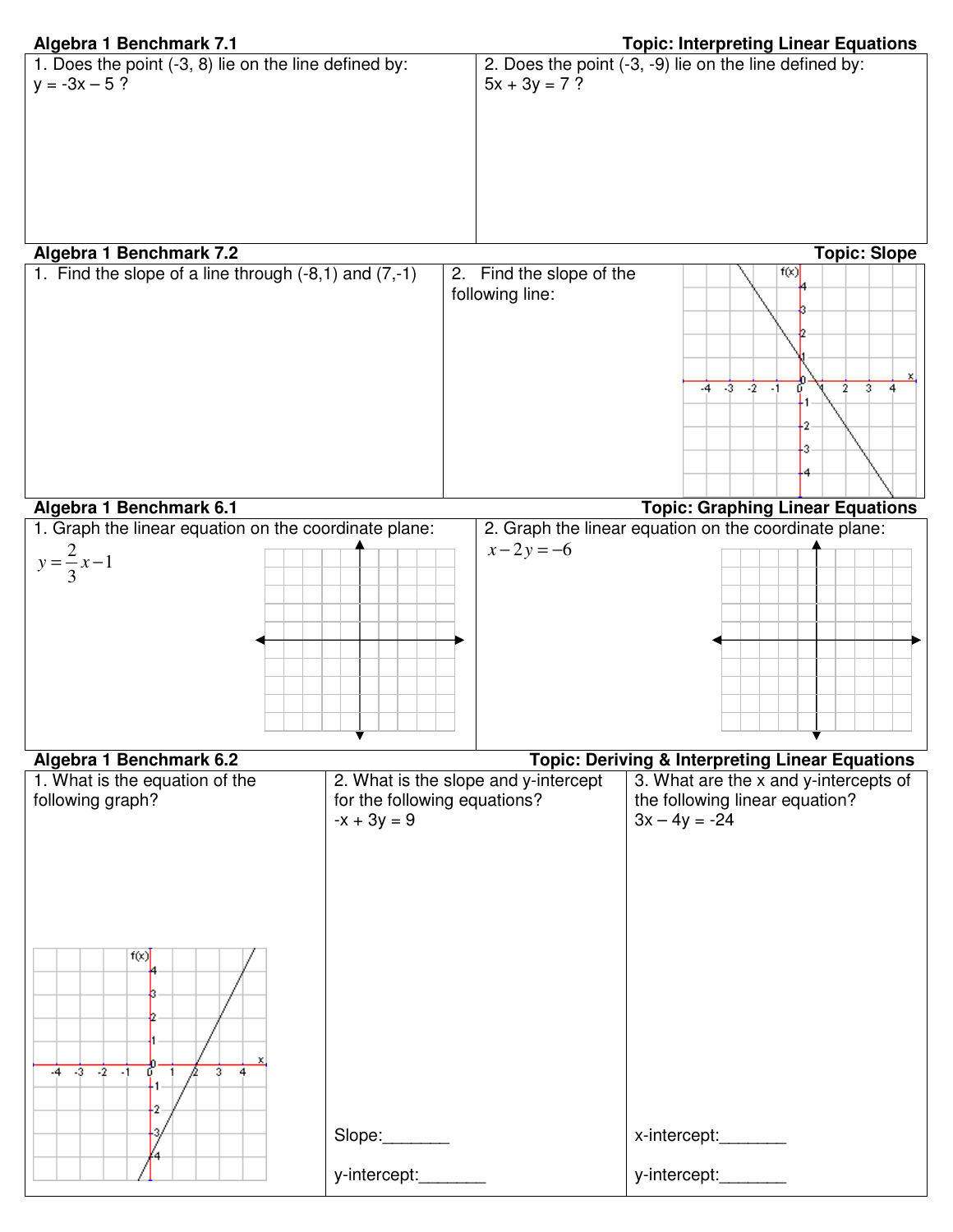### **Algebra 1 Benchmark 9.0 Topic: Solving Systems of Linear Equations**

| 1. What ordered pair is the solution to this system?    | 2. What ordered pair is the solution to this system?    |
|---------------------------------------------------------|---------------------------------------------------------|
| (Use graphing)                                          | (Use substitution)                                      |
| $2x + y = 2$                                            | $y = -x + 6$                                            |
| $y = -3x + 1$                                           | $4x - y = 14$                                           |
|                                                         |                                                         |
| Algebra 1 Benchmark 6.3                                 | <b>Topic: Graphing Linear Inequalities</b>              |
| 1. Graph the linear inequality on the coordinate plane: | 2. Graph the linear inequality on the coordinate plane: |
| y < 3                                                   | $2x-3y < -6$                                            |